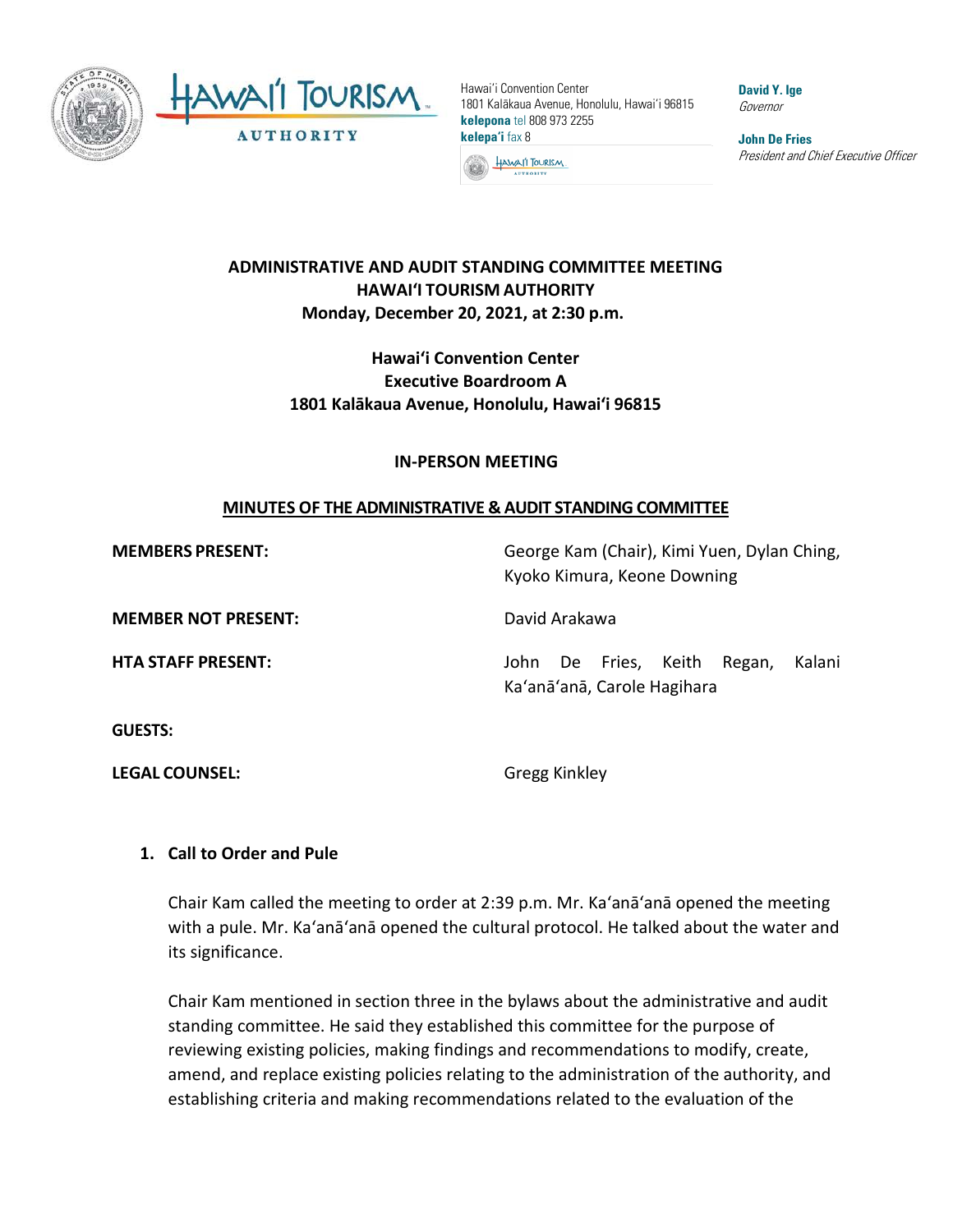president and chief executive officer, and the committee should also be responsible for the establishment and the proper execution of internal audit controls by consulting with authorities, external auditors, to determine whether the internal controls have been properly executed, ensuring that financial statements are timely, prepared and accurate, and that the statements will properly report financial information necessary for the fiscal operation of the authority and then establish and enforce of code of conduct to ensure financial integrity of the Authority's management of public funds. The committee shall also be responsible for the matters relating to legislative and government affairs. He said they're responsible for a lot and that this year was important for everyone to come together to meet.

## **2. Discussion, Recommendation and/or action regarding the review of any existing HTA Policies Relating to the Administration of HTA**

Chair Kam said this will always be on the agenda. He said this is the essence of what the committee is.

# **3. Discussion, Recommendations and/or action regarding the annual evaluation of the HTA president & CEO's performance**

Chair Kam said that he wanted to open up to the members since it's the first time the group is meeting. He said this is the annual meeting, and the performance or Mr. De Fries was either satisfactory or unsatisfactory. He said it's important to get all Board feedback and the plan moving forward, the strategic plan, in terms of what they're doing.

Ms. Yuen asked if there were any CEO evaluation documentations from the past that they can use.

Mr. De Fries decided to take a 20% voluntary salary reduction and elected not to take the 5% annual salary raise to build a strong team. It is a three-year agreement, and he has done one year already. He appreciates everyone's support over the past 15 months. He said the HTA model that has been in place for 22 years was totally deconstructed and that they lost their dedicated funding source: the tourism special fund and the procurement exemption. He said there were about eight resignations in the 14-month period, which is a big number. He said much of it was accelerated right after what happened at the legislature where people started to see that the future of HTA was in question. He says he has a lot of confidence in the team they put together, and he is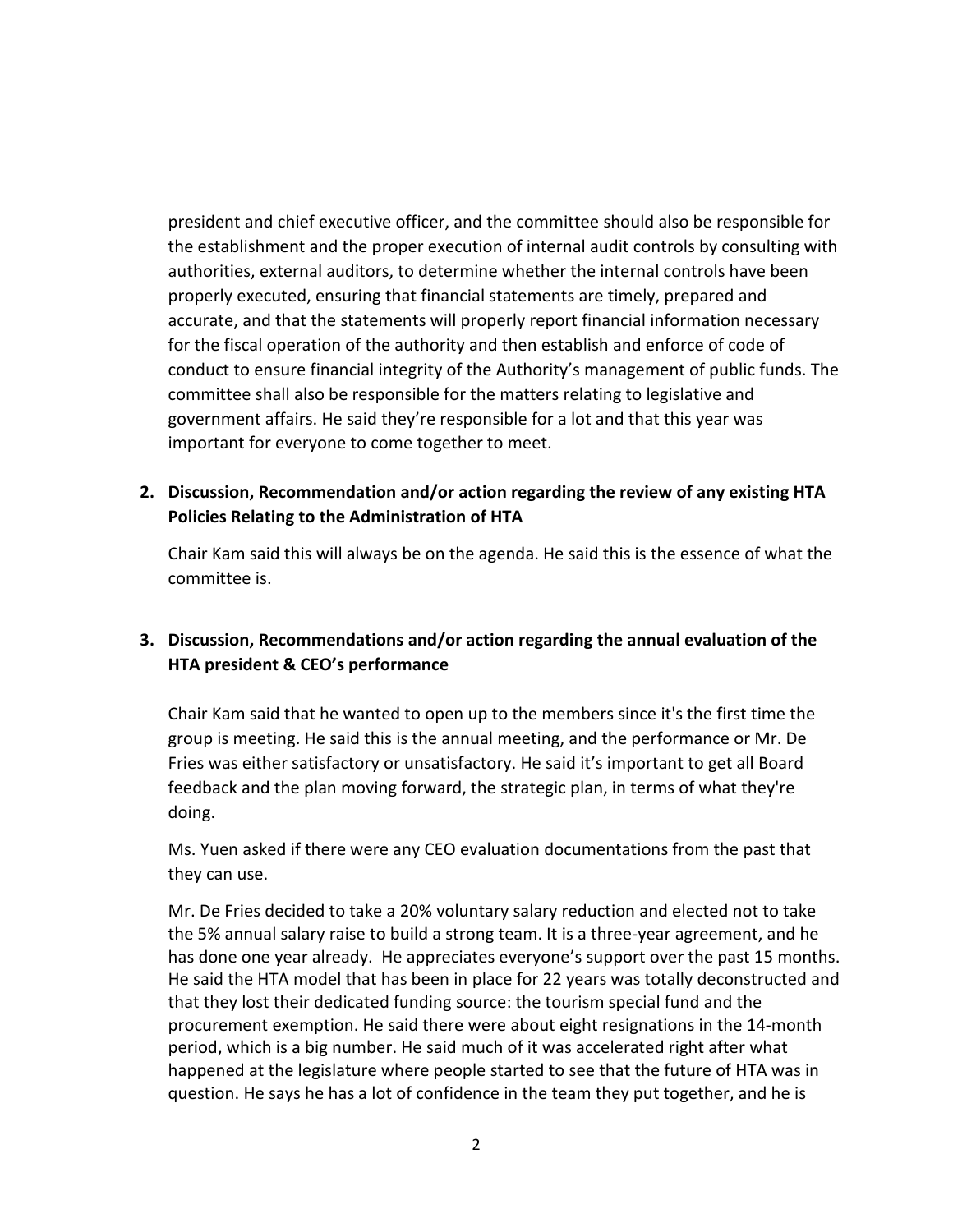more excited about the direction they're going in and the challenges they will face.

Chair Kam said this will be an open discussion with Mr. De. Fries and what his accomplishments have been the past year and also to let the Board know that it's been satisfactory, and things should remain as is.

Ms. Kimura said there needs to be goals set for next year. She said they should have a description of questions, how much he has achieved or not achieved. She said they appreciated Mr. De Fries' declining the salary increase.

Mr. Ching said it's hard to evaluate this during the pandemic and agreed to the general grades of satisfactory/dissatisfactory. He said it's important to move forwards because if they spend a lot of time looking back, then they'll be in a place again taking criticism, but having the plan the community talked about, something they can grade will help them to move forward.

Chair Kam suggested a quarterly evaluation update review so that they constantly are adjusting their sale based on the conditions they present. He said it's important they stay close and create an administrative committee that is fully supportive of the organization, providing the right tools and making sure they're in alignment and stay on course with the voyage.

Mr. De Fries said the CEO role is not like the role it was five years ago due to the strategic plan or altering of the hierarchy of what it has become. He said when the strategic plan was adopted, it altered the leadership that is required to pull that off and the requirements that they would be looking for. He said there's every reason to come to grips with what happened in the past and then focus on the present and going forward because it's still evolving. He said they need to be even more nimble, more responsive, more creative and more collaborative going forward.

Mr. Downing said they need to look forward and he said they need to believe the executive administration is pushing the same thing described in DMAPs. He said they need to realize that it is going to evolve. He said that being a member is not about the money. It's about wanting to achieve the goals and leave the place a better way for all future generations.

Ms. Kimura asked if the CEO evaluation on the regular Board meeting agenda is on Thursday and Chair Kam confirmed it is part of the agenda. Chair Kam said they should all be working together for what the voyage looks like for 2022 and it needs to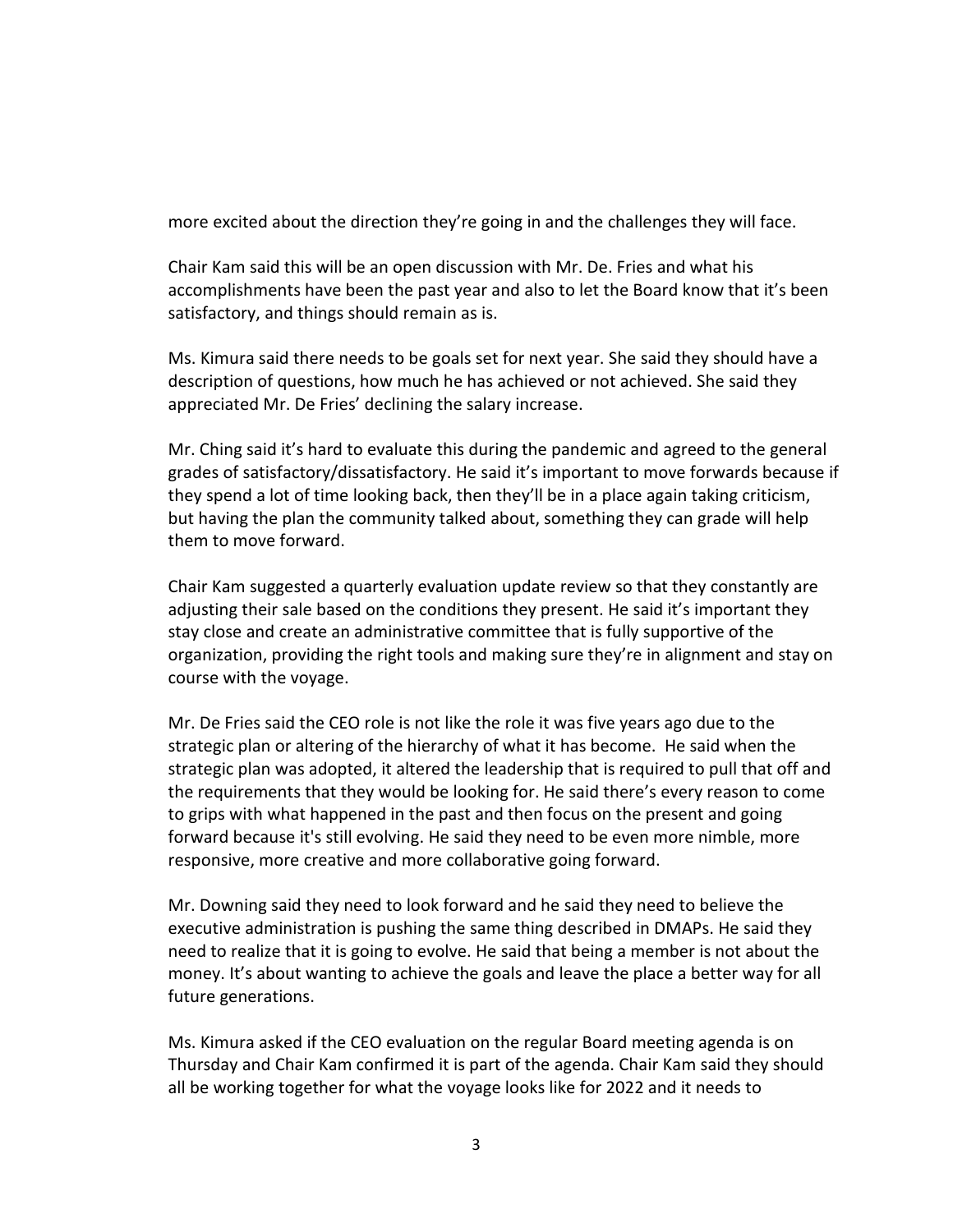incorporate everything that they're talking about, so that it can be a roadmap moving forward. He said maybe before the next Board meeting, they can have a Zoom meeting to approve and finalize that for the year moving forward. He said that based on what they've discussed they all agree from the past year on what Mr. Dr Fries' accomplishments were.

Mr. De Fries said it will be a consolidation of all of the standing committee policies that come out where they're going to have policies related to the legislature that they're going to convey to him to be able to execute on behalf of HTA. He said as they get clarity on each, they'll integrate them. He said the foundation is the strategic plan and the extensions into the community are the DMAPs. He mentioned the problem they have at Red Hill with the Navy contamination, and he said the water contamination issue will skew the resident sentiment survey.

Mr. Ka'anā'anā said that part of the problem is they have generally in communicating the work that happens at the agency is they refer things at a very high level, they talk about resident sentiment and as composite score, but they never get into the details of the actual score. He mentioned one of the things concerning him as they dig deeper into the resident sentiment survey, on about page 23, the qualitative responses that they get from people who took the survey, they say things like they're stuck in traffic all the time, or their roads are poor, or their cost of living is too high. None of those things are directly within the HTA's purview to fix or improve yet they've placed it upon themselves in the strategic plan as a metric of their success.

Chair Kam agreed and said he doesn't want to create a measurement that's unattainable or has no correlation to the HTA's performance as an organization.

Mr. Ching said he heard rumors about who would be part of the evaluation; there was legislature, community, hotels and all of that. He said he thought it should be the Board: who have been appointed and vetted at the legislature, which is put there from the community. The staff should evaluate in a way where they can get feedback from the staff because that's always a good sign of leadership.

Chair Kam said the industry matters, the legislature matters, the community matters, but it's the admin committee, the Board, the staff, the leadership that they're trying to work together to find the pathway forward.

Ms. Kimura said the committee all agrees to keep Mr. De Fries on and asks that everyone agrees.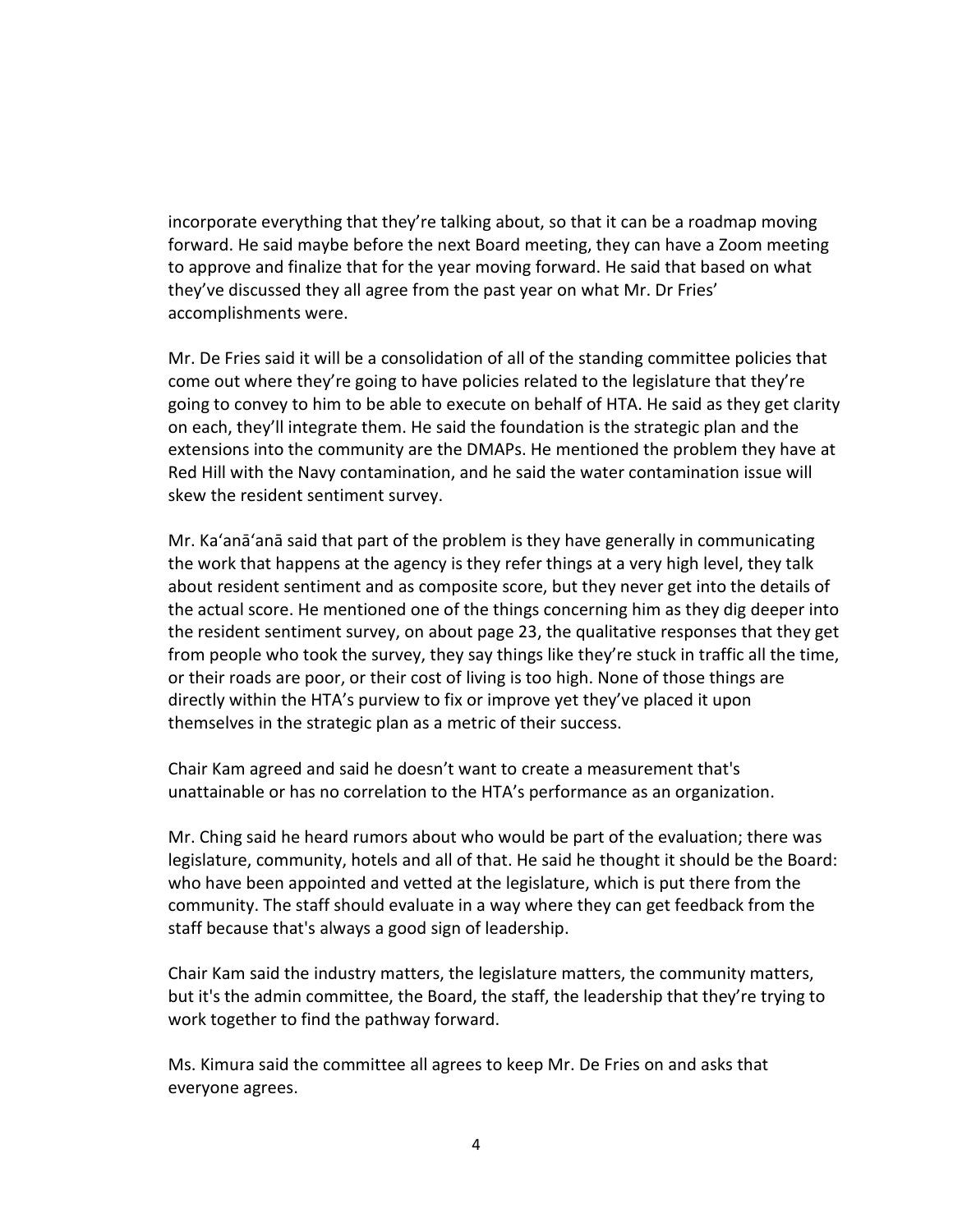Chair Kam agreed with Ms. Kimura and that he's going to work on what they're going to do for the upcoming year for 2022 inclusive of the strategic plans and their four pillars. He agreed what Ms. Kimura said that they all agree that this year was satisfactory.

Mr. Ching spoke about possible discussions over having Mr. De Fries getting the increase anyway as they all think he deserves it.

Chair Kam said that they're unsure of their budget for the coming year and that Mr. De Fries was also considering that possibility when he turned down the increase pay and therefore, he graciously declined.

Ms. Yuen mentioned the Aloha pledge and their rubrics, and she was hoping there was a way they could make use of those as it's established, and it speaks to everything in their strategic plan and makes it an easy way to check the boxes. She said they need to find a way to better integrate those things they're trying to protect. She said tourism always gets scapegoated and she wants to see more data driven metrics. She says they have to have their own data to refute what people assume is happening or what appears in social media. She said to give the media better sound bites every year, what their industry is doing to change and be better for Hawai'i.

Mr. Ka'anā'anā spoke about the assessment tool. He said he helped author it and it is valuable in the sense and perspective that the entity using it can adjust it if it feels the need, and it's not set in stone. He said it's also used for weighting different things, so if anyone feels it's important to weight different aspects of the assessment, they prefer not to take elements of the 10 as they might get a zero or negative score in those elements but those are for awareness. He said that all their branding has a golden sunrise or sunset, a green mountain range of watershed forest in every single ad.

Chair Kam said they should all discuss the evaluation process and then come back together as a group and run it by everybody. He also asked for Mr. De Fries for an updated Mālama Ku'u Home and then follow that up with the quantitative assessment.

Mr. Ka'anā'anā mentioned that the assessment tool can be modified to support their vision. He mentioned Ms. Chun and a lot of the reporting that she does are legacy reports and there are a few additions, media, and some other ones, the dashboards, symphony dashboards. They need to involve Ms. Chun more for research. He said they have to think about what they're measuring and how they're measuring it to match the new vision. He said right now there's a little bit of not perfect alignment, not maybe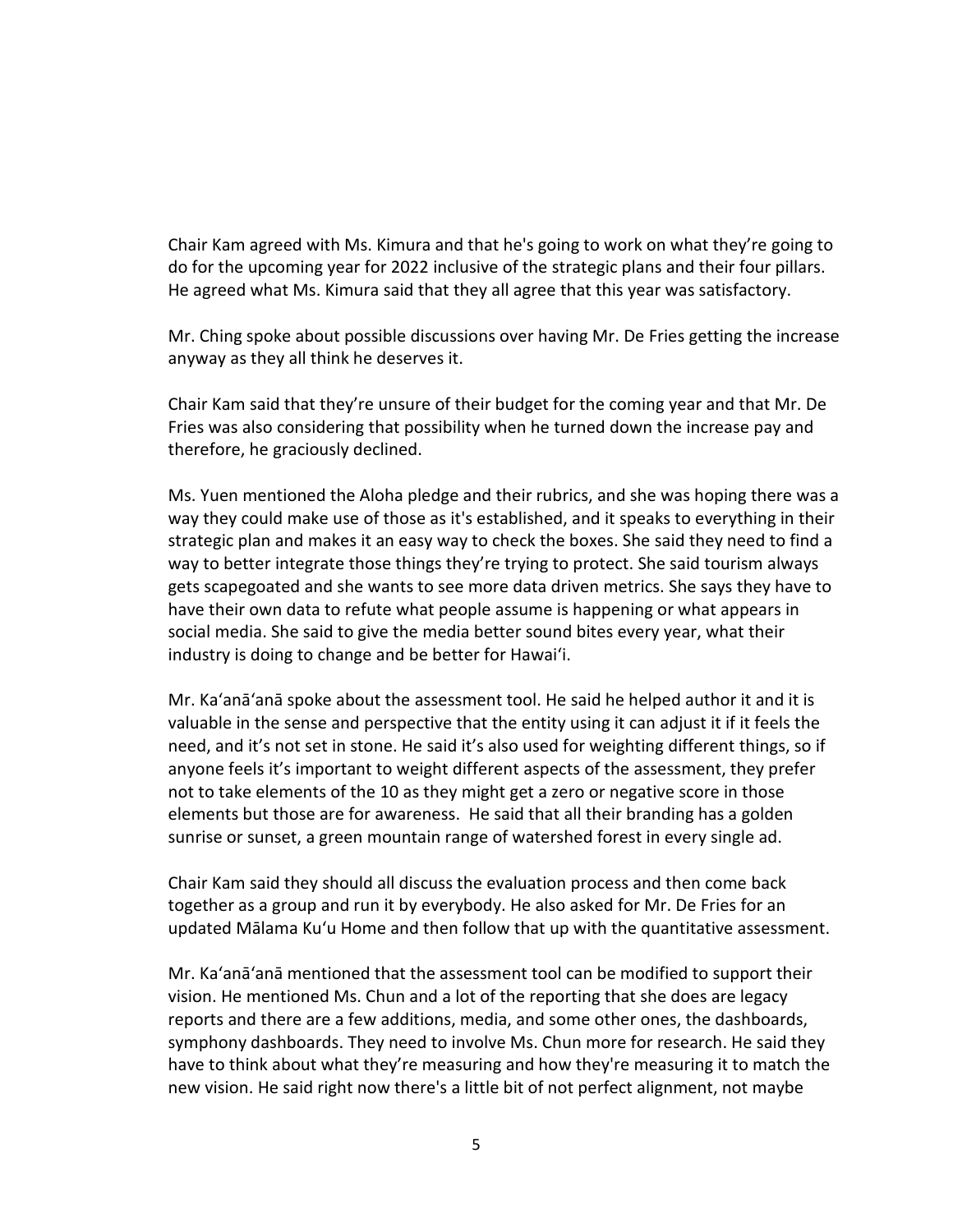misalignment, but they're not perfect. He mentioned that they don't track anything that he is aware of under Ms. Chun that reports out industry specific statistics for what they identify in the strategic plan for water waste and electricity consumption, the three they identified in the strategic plan. He said it's places like that they envision where they are going, what they are measuring, and how they assess. Mr. De Fries or the CEO has to bring those measures into alignment.

Chair Kam said they're still in transition with research and he said DBEDT's plan on meeting with Ms. Chun to integrate everything. He said from what he understands it looks like DBEDT is more about the economy and the economics of everything compared to HTA is more about the brand.

Ms. Yuen said there are a lot of contracts for evaluation under Ms. Anderson and if they have the rubric, they can disseminate that to them, and then it's just a matter of collecting from them, then hopefully it gets easier too to collect and track the data that they want.

Mr. Ka'anā'anā said Eugene Tien in DBEDT doesn't like Uber Media.

Chair Kam asked if a motion is needed, but Mr. Kinkley said not needed.

## **4. Presentation, discussion, recommendations and/or action regarding the 2022 legislative issues**

Chair Kam said they have a permitted interaction group that deals with legislation, so it's important to understand those dynamics. What they really wanted to do and what they handed out, was a resolution, and the resolution basically incorporates all the things that they might need. He said what they do every year as a Board, is they vote to give John permission to speak on behalf of HTA.

Mr. Downing asked if the standing committee that is set up for the legislative speak on their own or do they go through Mr. De Fries. Chair Kam confirmed it's either Mr. De Fries or himself. The committee consists of Mr. De Fries, Chair Kam, Mr. Arakawa, Mr. Atkins, Mr. Alameda and Mr. Chun, with designate Mr. De Fries speaking on behalf of HTA. He also said the PIG was formed as things are moving, and that they can react or respond quickly, but they don't have any legislative authority.

Mr. Ka'anā'anā wanted to flag something. He recognized that a lot of it is structured around focusing on the strategic plan and DMAPs but spoke about taxes and fees. He